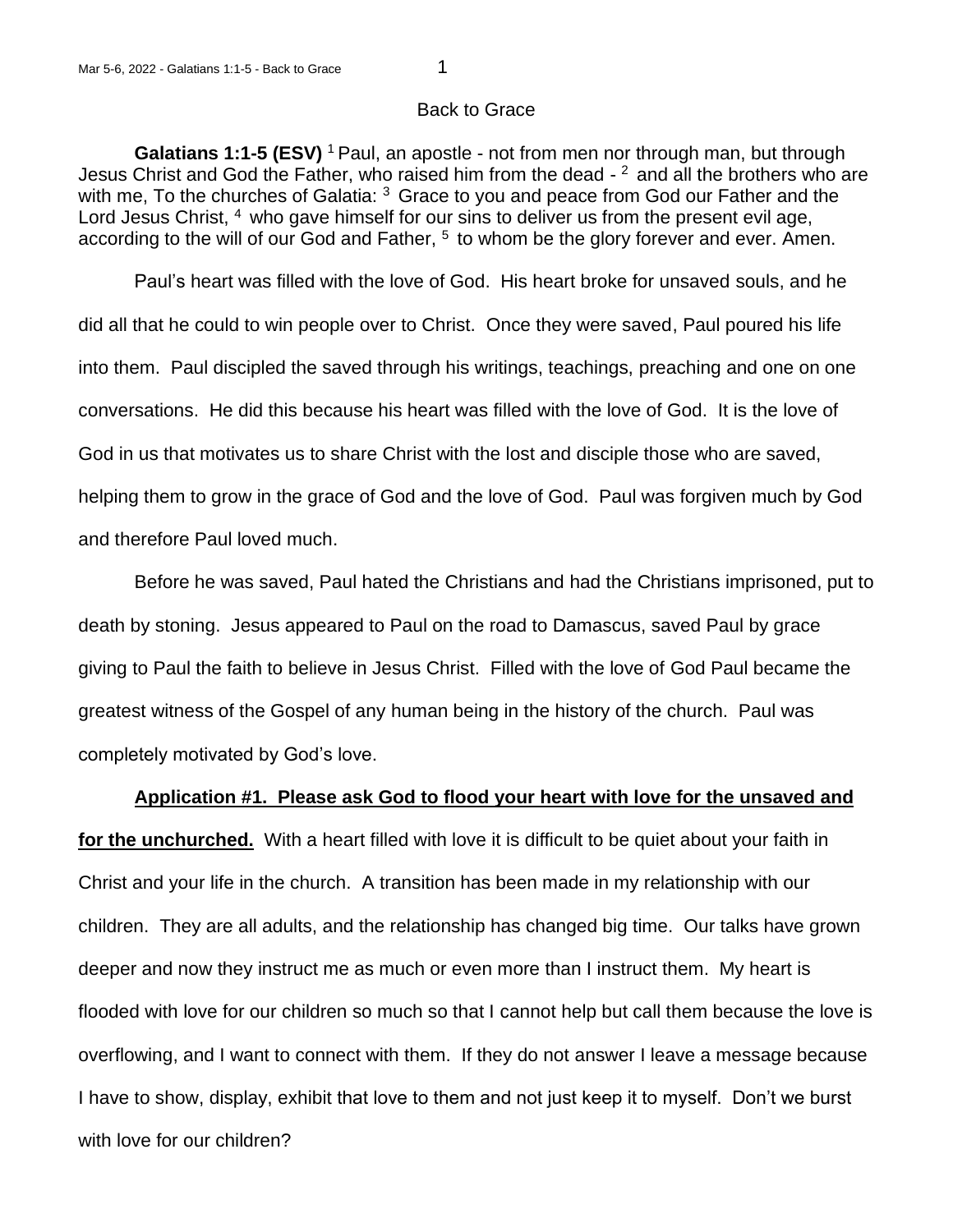Paul's heart bursted with God's love for the unsaved and for the saved. He had to give that love away and that he did until he took his last breath. May God fill our hearts with God's love for the lost, for the unchurched and for those in the church. When this occurs our days of being silent about the faith will be over and the church will grow like never before. May the grace of God do this in all our lives from the youngest to the eldest.

Verse 1. *<sup>1</sup>Paul, an apostle.* The Apostle Paul was called, sent, commissioned by God to bring the Gospel of Jesus Christ to all people in general and to the Gentiles in specific. The term apostle used here is unique in ways that need to be mentioned. From a wider group of disciples, Jesus handpicked twelve to be apostles and sent them out to preach and teach in his name. (John R.W. Stott. The Message of Galatians, pg.13). Every Christian can be called a disciple or a saint but only those handpicked by Jesus in the Gospels and last of all the book of Acts can be called apostles such as Matthias, James, half-brother of Jesus, and last of all Paul. The apostles were a small and unique group and once they breathed their last, that particular gift and office no longer existed. The apostles were given special abilities by God that have not been seen since they died. Their writings are considered the very Word of God, inspired by God, and authoritative over all the church. The church is not the authority over the Bible. The Bible is the authority over the church. If anyone claims to be an apostle today, he or she has an extremely high view of oneself and is a false teacher.

Paul begins this letter by going right to the main point of the letter. He establishes right away his authority as that of a true apostle, not picked by another apostle or any man for that matter but through the highest of power, through Jesus Christ and God the Father. There is no higher power than God. So right away Paul is pulling rank because he had to. False teachers had invaded the Galatian churches making Paul out to be an imposter. Paul was forced to defend his apostleship and was right to do so as inspired by the Holy Spirit. I so believe one of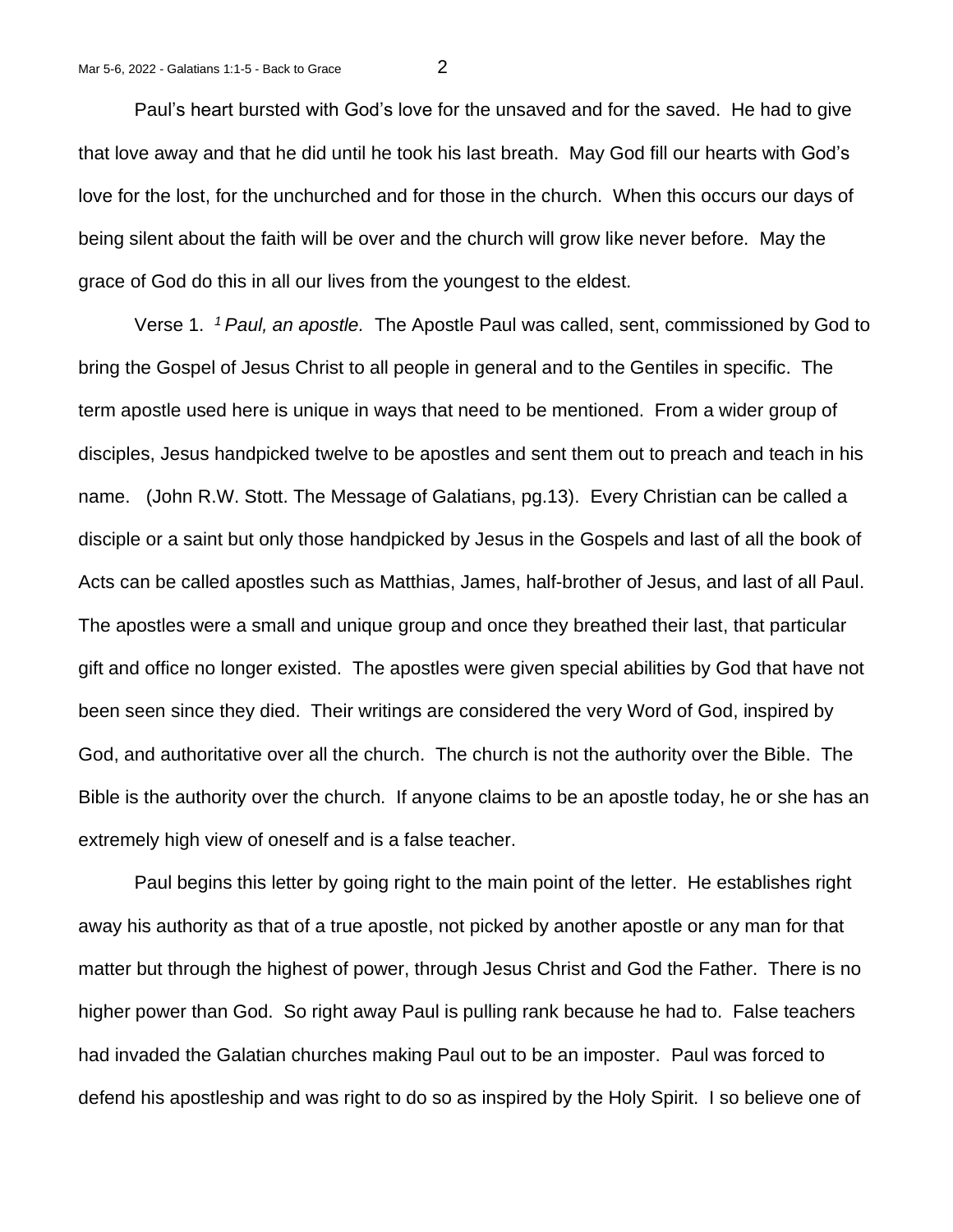the reasons Paul's ministry was so successful is he was absolutely firm in his identity as an apostle of Jesus Christ. "Paul, an apostle." He was not shy about this and boldly proclaimed it.

His apostleship meant he was called by God the Father, and God the Son to proclaim the Good News of Jesus Christ in the power of the Holy Spirit. " *<sup>1</sup>Paul, an apostle - not from men nor through man, but through Jesus Christ and God the Father, who raised him from the dead."* The resurrection of Jesus from the dead is the basis of the Christian faith. If there was no resurrection, there would be no Christianity and Paul witnessed the resurrected Christ. The resurrected Christ appeared to Paul on the road to Damascus. This is when and where Paul received his position as an apostle picked by God the Son and God the Father. Paul was no imposter out to make money and to be liked by people and become famous. No, he was God's man sent primarily to lead the Gentiles to Christ and plant churches wherever he went.

## **Application #2. When you know who you are in Christ, you are free to soar for**

**Christ.** When you are firm in your identity in Christ, you have confidence to speak for Christ and be the Chrisitan witness God calls you to be using the spiritual gifts that God has given to you to build up the church. Paul could be so bold because he was so sure of his calling from God. I do not expect any of us to be a Paul. No one has been a Paul since Paul. But we can all be sure and certain of our Christian identity, living our lives in Christ. Then we too will do great works of ministry and see people come to faith in Jesus Christ and the church grow. I have books in my office I will gladly show you that tells you exactly who you are in Jesus Christ. You are a saint. You are completely forgiven. You no longer have to carry guilt or shame. You are born again. You are a child of God, adopted into God's family. Your body is the temple of the Holy Spirit. You are a big shot, a priest, a friend of Christ's, you are complete and secure in Christ, hidden with Christ in God, a citizen of heaven, plus a lot, lot more. When you know who you are in Christ, there is no stopping you in the way you live for Christ.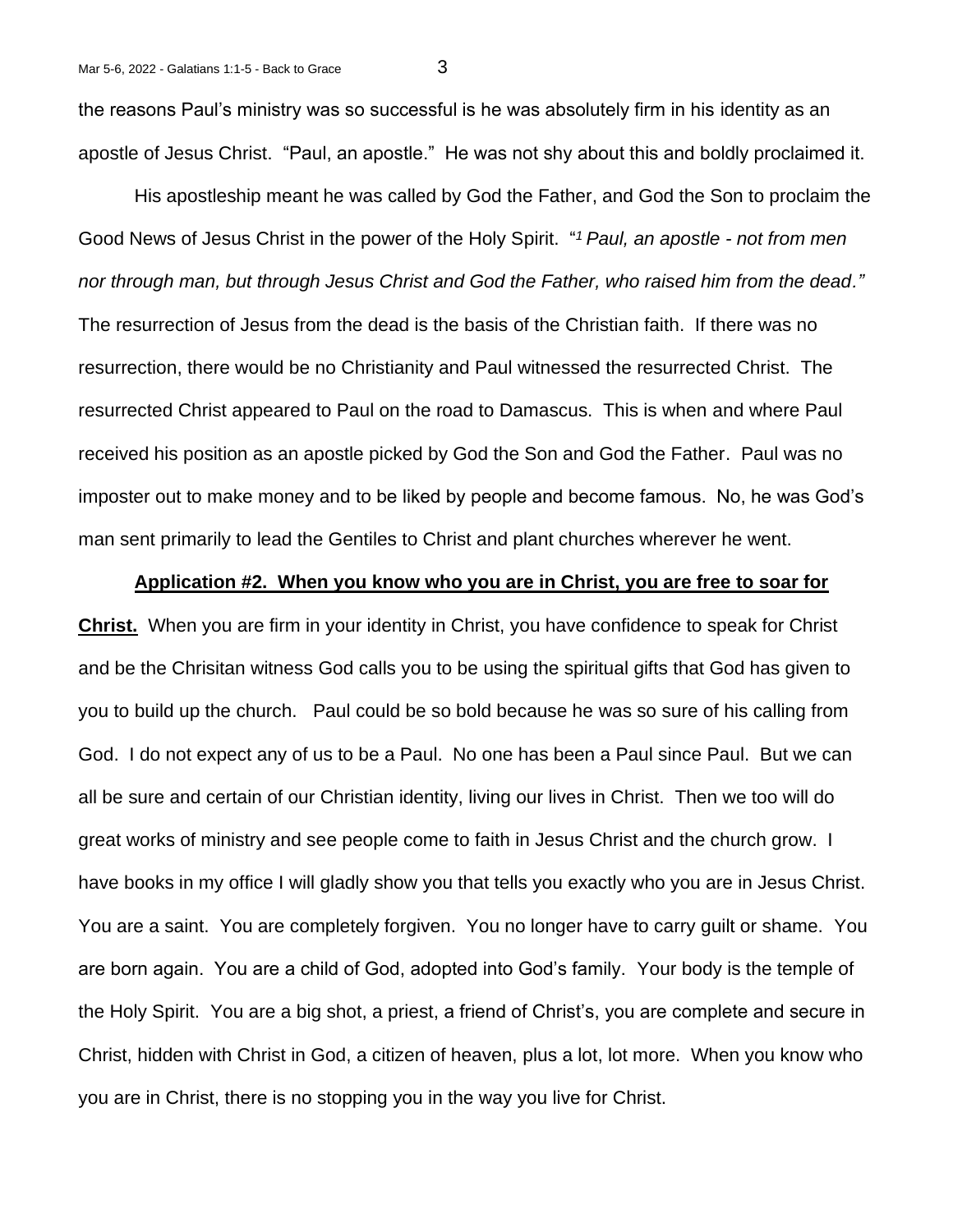Paul loved the churches in Galatia. Paul founded those churches. Unfortunately, Paul heard there were false teachers leading the Christians away from the Gospel of grace to the Law of works in order to be saved. The false teachers were the Judaizers, Jews who wanted to put the entire law on the backs of the converts to Christianity. Jesus' death on the cross was not enough for their salvation. They had to follow the dictates of the law in order to be right with God. This meant the early churches planted by Paul were falling away from the grace of God to a false religion, a religion of works. This broke the heart of Paul.

Verse 2. - *<sup>2</sup>and all the brothers who are with me, To the churches of Galatia.* Every Christian has been born again into the family of God. That means we are brothers and sisters in Christ. We are one church. One family worldwide with all the true believers. In these last few years studying Paul I have learned that Paul never did anything just by himself. He always worked with other Christians, a team of missionaries, pastors, and evangelists. Paul was no loner, an island unto himself. He longed for deep Chrisitan fellowship and encouragement from his brother and sisters in Christ.

## **Application #3. Please read the book I am asking you all to read during Lent. "Thank You, I'm Sorry, Tell Me More."** We are living in a day of strained relationships at work, at home, at church, and in our neighborhoods, especially since covid hit. This book shows you how to be kinder and how to improve all your relationships. God never calls you to live the Christian life all alone just to yourself. Christianity is a community religion. God calls us weekly to gather in His name and worship him. You cannot worship God collectively all by yourself. Those at home, if possible, we would love to have you back here in worship. You are missed. Paul was never a loner.

Verse 3. " *<sup>3</sup>Grace to you and peace from God our Father and the Lord Jesus Christ."*  There are times that my temper gets the best of me, at the worst of times, especially when I am exhausted, hungry, and stressed. I tend to panic. Paul sees the church at Galatia and knows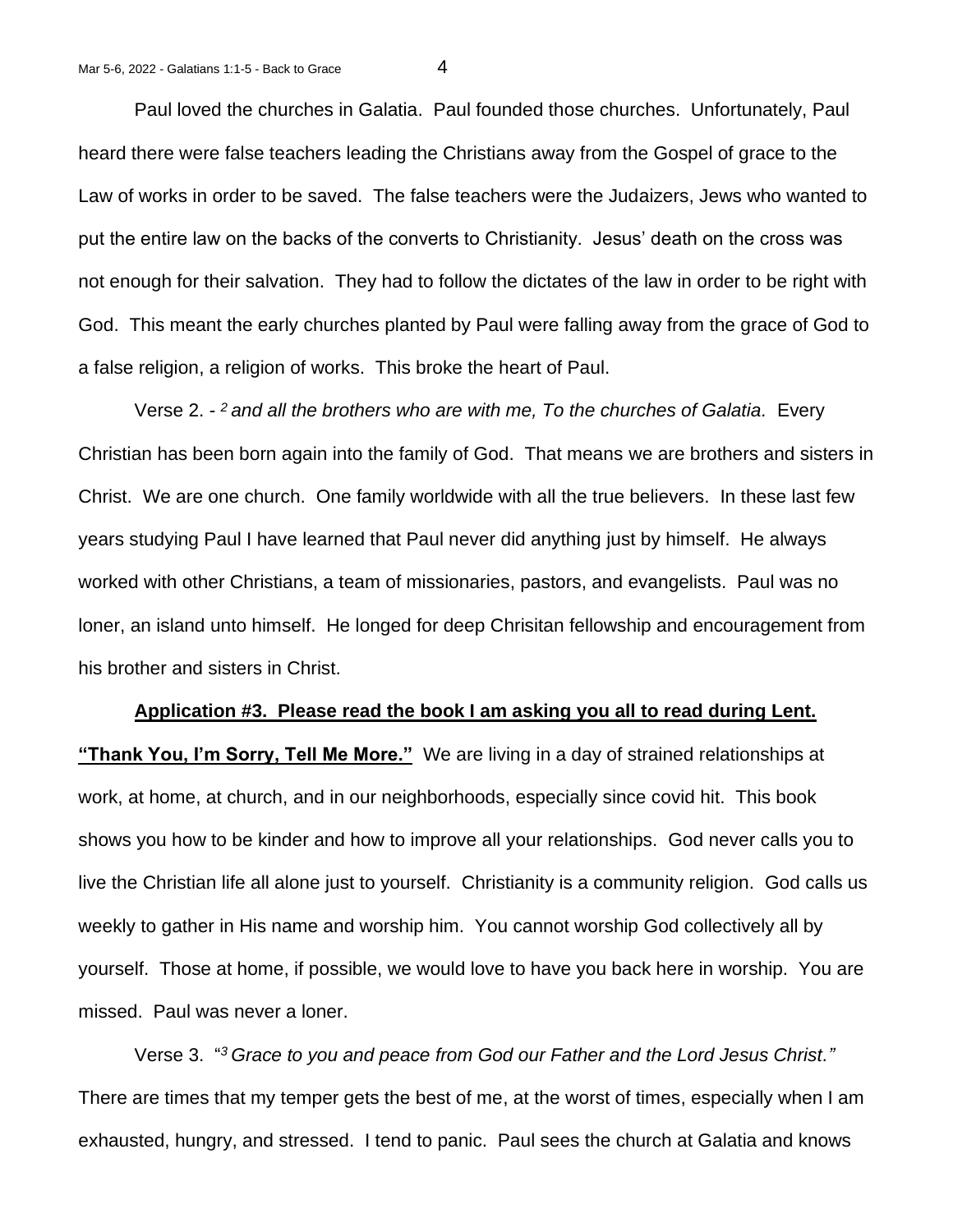the church is going down the tubes forsaking the Gospel of grace. In this verse Paul is calling the churches in Galatia back to grace, God's grace. Jesus was raised from the dead. The entire price for our salvation was paid for in full when Jesus died on the cross and the resurrection and ascension proves Jesus words to be true. "It is finished." Every bit of grace that comes our way come to us through the work of Jesus on the cross. Following a list of rules does not cause us to enter the Kingdom of God. It is God's grace that He bestows upon us that makes us right with God through faith and gives to us the peace with God and the peace of God.

Instead of blowing his temper Paul offers grace and peace hence the sermon title, Back to Grace." Dr Stott writes, "The nature of salvation is peace, or reconciliation, peace with God, peace with each other, peace within. The source of salvation is grace, God's free favor, irrespective of any human merit or works, His loving kindness to the undeserving. And this grace and peace flow from the Father and the Son together" (ibid. pg16). If the people choose to follow the false teachers and live by works, they will lose their peace with God that was purchased for believers by Christ's atoning death on the cross (James Montgomery Boice, The Expositors Bible Commentary Vol 10. pg. 426).

**Application #4. Friends, going back to grace is a way of staying close to Jesus.**

We all sin. We all blow it. We even begin to doubt and neglect the word of God. Please quit beating yourself up. Quit trying to earn God's favor. God's grace is sufficient to save you and to keep you safe in Christ forever. Let us all go back to grace. Quit working so hard to achieve what Christ already achieved for you on the cross. God's grace through faith in Christ is the gateway to a life of peace. God's peace is the end of our strife.

Verse 4 " *<sup>4</sup>who gave himself for our sins to deliver us from the present evil age, according to the will of our God and Father."* We live in a day where acts of kindness and love are appreciated more than ever because the world has grown cold in my estimation. Take one look